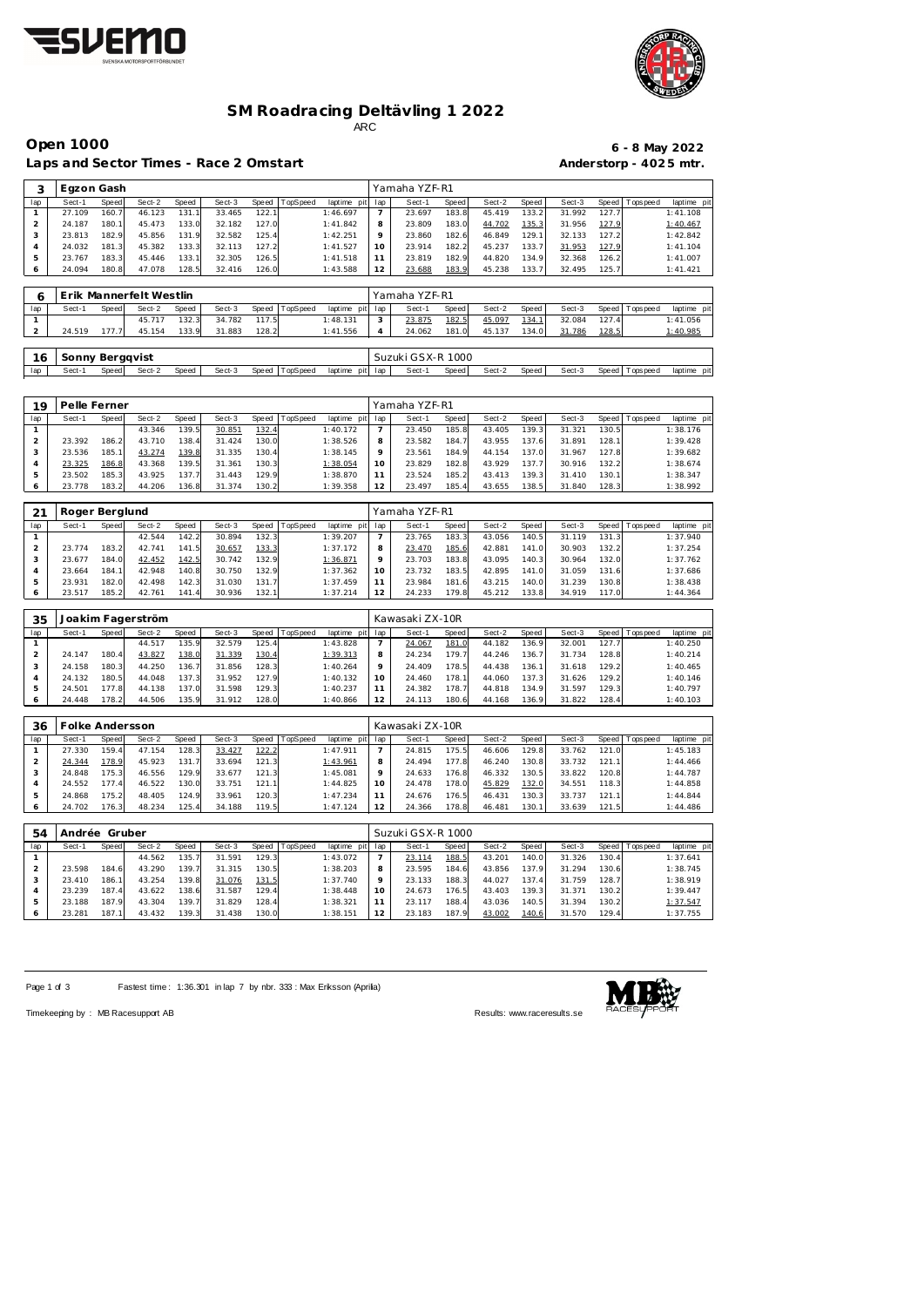



### **SM Roadracing Deltävling 1 2022** ARC

Laps and Sector Times - Race 2 Omstart **Anderstorp - 4025 mtr.** 

# **Open 1000 6 - 8 May 2022**

| 61             | Danny Edling     |                                    |        |       |        |       |          |             |                | Kawasaki ZX-10R   |       |        |       |        |                      |                   |             |
|----------------|------------------|------------------------------------|--------|-------|--------|-------|----------|-------------|----------------|-------------------|-------|--------|-------|--------|----------------------|-------------------|-------------|
| lap            | Sect-1           | Speed                              | Sect-2 | Speed | Sect-3 | Speed | TopSpeed | laptime pit | lap            | Sect-1            | Speed | Sect-2 | Speed | Sect-3 |                      | Speed   Tops peed | laptime pit |
| -1             | 27.542           | 158.2                              | 46.091 | 131.2 | 32.987 | 123.9 |          | 1:46.620    | $\overline{7}$ | 24.220            | 179.9 | 45.398 | 133.2 | 32.616 | 125.3                |                   | 1:42.234    |
| $\overline{2}$ | 24.632           | 176.8                              | 45.566 | 132.7 | 32.186 | 126.9 |          | 1:42.384    | 8              | 24.284            | 179.4 | 45.310 | 133.5 | 32.262 | 126.7                |                   | 1:41.856    |
| 3              | 24.466           | 178.0                              | 45.246 | 133.7 | 32.315 | 126.4 |          | 1:42.027    | 9              | 24.164            | 180.3 | 45.622 | 132.6 | 32.674 | 125.1                |                   | 1:42.460    |
| $\overline{4}$ | 24.087           | 180.8                              | 46.149 | 131.1 | 32.927 | 124.1 |          | 1:43.163    | 10             | 24.339            | 179.0 | 45.047 | 134.3 | 32.323 | 126.4                |                   | 1:41.709    |
| 5              | 24.336           | 179.0                              | 45.576 | 132.7 | 32.232 | 126.8 |          | 1:42.144    | 11             | 24.027            | 181.3 | 44.806 | 135.0 | 32.635 | 125.2                |                   | 1:41.468    |
| 6              | 24.147           | 180.4                              | 47.071 | 128.5 | 32.730 | 124.8 |          | 1:43.948    | 12             | 24.234            | 179.7 | 45.313 | 133.5 | 32.558 | 125.5                |                   | 1:42.105    |
|                |                  |                                    |        |       |        |       |          |             |                |                   |       |        |       |        |                      |                   |             |
| 63             | Jocke Strömberg  |                                    |        |       |        |       |          |             |                | Suzuki GSX-R 1000 |       |        |       |        |                      |                   |             |
| lap            | Sect-1           | Speed                              | Sect-2 | Speed | Sect-3 | Speed | TopSpeed | laptime pit | lap            | Sect-1            | Speed | Sect-2 | Speed | Sect-3 |                      | Speed Tops peed   | laptime pit |
| $\mathbf{1}$   | 27.271           | 159.7                              | 46.230 | 130.8 | 32.393 | 126.1 |          | 1:45.894    | $\overline{7}$ | 24.055            | 181.1 | 45.166 | 133.9 | 32.137 | 127.1                |                   | 1:41.358    |
| $\overline{2}$ | 24.222           | 179.8                              | 44.729 | 135.2 | 31.837 | 128.3 |          | 1:40.788    | 8              | 24.098            | 180.8 | 45.250 | 133.7 | 31.875 | 128.2                |                   | 1:41.223    |
| 3              | 24.594           | 177.1                              | 45.653 | 132.5 | 32.253 | 126.7 |          | 1:42.500    | $\circ$        | 24.166            | 180.3 | 46.796 | 129.2 | 32.363 | 126.3                |                   | 1:43.325    |
| $\overline{A}$ | 24.053           | 181.1                              | 45.259 | 133.6 | 32.245 | 126.7 |          | 1:41.557    | 10             | 24.203            | 180.0 | 45.529 | 132.8 | 32.122 | 127.2                |                   | 1:41.854    |
| 5              | 24.221           | 179.8                              | 45.110 | 134.1 | 32.371 | 126.2 |          | 1:41.702    | 11             | 24.300            | 179.3 | 44.846 | 134.9 | 31.795 | 128.5                |                   | 1:40.941    |
| 6              | 24.247           | 179.7                              | 45.985 | 131.5 | 32.237 | 126.7 |          | 1:42.469    | 12             | 24.244            | 179.7 | 44.950 | 134.5 | 31.851 | 128.3                |                   | 1:41.045    |
|                |                  |                                    |        |       |        |       |          |             |                |                   |       |        |       |        |                      |                   |             |
| 76             | Björn Enghag     |                                    |        |       |        |       |          |             |                | Kawasaki ZX-10R   |       |        |       |        |                      |                   |             |
| lap            | Sect-1           | Speed                              | Sect-2 | Speed | Sect-3 | Speed | TopSpeed | laptime pit | lap            | Sect-1            | Speed | Sect-2 | Speed | Sect-3 | Speed                | Tops peed         | laptime pit |
| 1              |                  |                                    | 45.972 | 131.6 | 32.651 | 125.1 |          | 1:46.636    | $\overline{7}$ | 23.969            | 181.7 | 44.419 | 136.2 | 31.701 | 128.9                |                   | 1:40.089    |
| $\overline{2}$ | 24.084           | 180.9                              | 44.446 | 136.1 | 32.301 | 126.5 |          | 1:40.831    | 8              | 23.903            | 182.2 | 44.743 | 135.2 | 31.690 | 128.9                |                   | 1:40.336    |
| 3              | 24.209           | 179.9                              | 44.239 | 136.7 | 31.878 | 128.2 |          | 1:40.326    | $\circ$        | 23.939            | 182.0 | 44.635 | 135.5 | 32.255 | 126.7                |                   | 1:40.829    |
| $\overline{4}$ | 23.793           | 183.1                              | 44.299 | 136.5 | 31.774 | 128.6 |          | 1:39.866    | 10             | 24.124            | 180.6 | 44.679 | 135.4 | 31.764 | 128.6                |                   | 1:40.567    |
| 5              | 23.878           | 182.4                              | 44.576 | 135.7 | 31.933 | 128.0 |          | 1:40.387    | 11             | 24.037            | 181.2 | 44.668 | 135.4 | 32.086 | 127.3                |                   | 1:40.791    |
| 6              | 23.908           | 182.2                              | 44.964 | 134.5 | 32.232 | 126.8 |          | 1: 41.104   | 12             | 24.317            | 179.7 | 44.516 | 135.9 | 32.623 | 125.2                |                   | 1: 41.456   |
|                |                  |                                    |        |       |        |       |          |             |                |                   |       |        |       |        |                      |                   |             |
| 83             | Rickard Carlsson |                                    |        |       |        |       |          |             |                | Suzuki GSX-R 1000 |       |        |       |        |                      |                   |             |
| lap            | Sect-1           | <b>Speed</b>                       | Sect-2 | Speed | Sect-3 | Speed | TopSpeed | laptime pit | lap            | Sect-1            | Speed | Sect-2 | Speed | Sect-3 |                      | Speed   Tops peed | laptime pit |
|                | 27.211           | $\sim$ $\sim$ $\sim$ $\sim$ $\sim$ | 10.252 | 1222  | 25.32  | 2222  |          | 1.51.01     | $\overline{a}$ | 25.001            | 1000  | 10.022 | 102.1 | 25.44  | $\sim$ $\sim$ $\sim$ |                   | 1.50.02     |

| --  |        |       |        |       |        |       |          |          |          |        |       |        |        |        |         |           |             |
|-----|--------|-------|--------|-------|--------|-------|----------|----------|----------|--------|-------|--------|--------|--------|---------|-----------|-------------|
| lap | Sect-1 | Speed | Sect-2 | Speed | Sect-3 | Speed | TopSpeed | laptime  | pit lap  | Sect-1 | Speed | Sect-2 | Speed  | Sect-3 | Speed I | Tops peed | laptime pit |
|     | 27.311 | 159.5 | 49.253 | 122.8 | 35.127 | 116.3 |          | 1:51.691 |          | 25.896 | 168.2 | 49.030 | 123.4  | 35.161 | 116.2   |           | 1:50.087    |
|     | 25.500 | 170.8 | 48.996 | 123.4 | 35.368 | 115.5 |          | 1:49.864 |          | 27.029 | 161.2 | 48.740 | 124.1  | 35.674 | 114.5   |           | 1:51.443    |
|     | 26.092 | 166.9 | 48.733 | 124.1 | 35.412 | 115.4 |          | 1:50.237 |          | 26.158 | 166.5 | 48.463 | 124.8  | 35.398 | 115.4   |           | 1:50.019    |
|     | 25.904 | 168.2 | 49.242 | 122.8 | 35.189 | 116.1 |          | 1:50.335 | $\Omega$ | 25.888 | 168.3 | 50.673 | 119.41 | 35.582 | 114.8   |           | 1:52.143    |
|     | 25.969 | 167.7 | 49.178 | 123.0 | 35.712 | 114.4 |          | 1:50.859 |          | 26.074 | 167.1 | 48.622 | 124.4  | 35.475 | 115.2   |           | 1:50.171    |
|     | 26.043 | 167.3 | 49.559 | 122.0 | 36.222 | 112.8 |          | 1:51.824 |          |        |       |        |        |        |         |           |             |

| 84  |        | eif Johansson. |        |       |        |       |          |                 |         | Yamaha YZF-R1 |              |        |        |        |        |                 |             |
|-----|--------|----------------|--------|-------|--------|-------|----------|-----------------|---------|---------------|--------------|--------|--------|--------|--------|-----------------|-------------|
| lap | Sect-1 | Speed          | Sect-2 | Speed | Sect-3 | Speed | TopSpeed | laptime pit lap |         | Sect-1        | <b>Speed</b> | Sect-2 | Speed  | Sect-3 |        | Speed Tops peed | laptime pit |
|     |        |                | 44.542 | 135.8 | 31.777 | 128.6 |          | 1:42.899        |         | 23.980        | 181.7        | 44.019 | 137.4  | 32.311 | 126.5  |                 | 1:40.310    |
|     | 23.979 | 181            | 44.193 | 136.9 | 31.623 | 129.2 |          | 1:39.795        | 8       | 24.010        | 181.4        | 43.814 | 138.0  | 31.687 | 128.9  |                 | 1:39.511    |
|     | 23.695 | 183.8          | 44.258 | 136.  | 31.514 | 129.7 |          | 1:39.467        | $\circ$ | 24.310        | 179.2        | 44.786 | 135.01 | 31.850 | 128.3  |                 | 1:40.946    |
|     | 23.920 | 182.1          | 43.895 | 137.8 | 31.638 | 129.1 |          | 1:39.453        | 10      | 24.052        | 181.11       | 44.415 | 136.2  | 32.107 | 127.3  |                 | 1:40.574    |
|     | 23.984 | 181.6          | 43.874 | 137.8 | 31.781 | 128.6 |          | 1:39.639        |         | 24.318        | 179.1        | 44.826 | 134.9  | 32.251 | 126.7  |                 | 1: 41.395   |
|     | 23.999 | 181.5          | 45.097 | 134.1 | 31.812 | 128.4 |          | 1:40.908        | 12      | 24.124        | 180.6        | 44.348 | 136.4  | 31.852 | 128.31 |                 | 1:40.324    |

| 93  | Patrik Andersson |       |        |       |        |       |          |             |         | Aprilia RSV4 |       |        |       |        |                    |                   |             |
|-----|------------------|-------|--------|-------|--------|-------|----------|-------------|---------|--------------|-------|--------|-------|--------|--------------------|-------------------|-------------|
| lap | Sect-1           | Speed | Sect-2 | Speed | Sect-3 | Speed | TopSpeed | laptime pit | lap     | Sect-1       | Speed | Sect-2 | Speed | Sect-3 |                    | Speed   Tops peed | laptime pit |
|     |                  |       | 43.349 | 139.5 | 31.013 | 131.8 |          | 1:40.799    |         | 23.377       | 186.3 | 43.583 | 138.8 | 31.660 | 129.1              |                   | 1:38.620    |
|     | 23.119           | 188.4 | 43.133 | 140.2 | 31.172 | 131.1 |          | 1:37.424    | 8       | 23.426       | 185.9 | 43.857 | 137.9 | 31.597 | 129.31             |                   | 1:38.880    |
|     | 23.539           | 185.1 | 43.219 | 139.9 | 31.424 | 130.0 |          | 1:38.182    | $\circ$ | 23.570       | 184.8 | 44.524 | 135.8 | 31.987 | 127.7 <sub>1</sub> |                   | 1:40.081    |
| 4   | 23.022           | 189.2 | 43.291 | 139.  | 31.611 | 129.3 |          | 1:37.924    | 10      | 23.858       | 182.6 | 44.668 | 135.4 | 31.550 | 129.5              |                   | 1:40.076    |
|     | 23.418           | 186.0 | 43.643 | 138.6 | 31.388 | 130.2 |          | 1:38.449    |         | 23.410       | 186.1 | 43.678 | 138.5 | 32.065 | 127.4              |                   | 1:39.153    |
|     | 23.520           | 185.2 | 44.409 | 136.2 | 31.838 | 128.3 |          | 1:39.767    |         | 23.323       | 186.8 | 44.538 | 135.8 | 31.563 | 129.5              |                   | 1:39.424    |

| 98  | Paul Aastad |       |        |       |        |       |                 |             |     | Kawasaki ZX-10R |       |        |       |        |               |                 |             |
|-----|-------------|-------|--------|-------|--------|-------|-----------------|-------------|-----|-----------------|-------|--------|-------|--------|---------------|-----------------|-------------|
| lap | Sect-1      | Speed | Sect-2 | Speed | Sect-3 | Speed | <b>TopSpeed</b> | laptime pit | lap | Sect-1          | Speed | Sect-2 | Speed | Sect-3 |               | Speed Tops peed | laptime pit |
|     | 26.424      | 164.9 | 46.336 | 130.5 | 33.424 | 122.2 |                 | 1:46.184    |     | 24.351          | 178.9 | 45.386 | 133.3 | 32.688 | 125.0         |                 | 1:42.425    |
|     | 24.430      | 178.3 | 45.327 | 133.4 | 32.822 | 124.5 |                 | 1:42.579    | 8   | 24.272          | 179.5 | 45.267 | 133.6 | 32.405 | <u> 126.1</u> |                 | 1:41.944    |
|     | 24.930      | 174.7 | 45.661 | 132.5 | 32.571 | 125.4 |                 | 1:43.162    | Q   | 24.517          | 177.7 | 45.525 | 132.9 | 32.636 | 125.2         |                 | 1:42.678    |
|     | 24.253      | 179.6 | 45.335 | 133.4 | 33.032 | 123.7 |                 | 1:42.620    | 10  | 24.782          | 175.8 | 45.253 | 133.6 | 32.728 | 124.8         |                 | 1:42.763    |
|     | 24.432      | 178.3 | 45.536 | 132.8 | 32.640 | 125.2 |                 | 1:42.608    | 11  | 24.365          | 178.8 | 44.910 | 134.  | 32.763 | 124.7         |                 | 1:42.038    |
|     | 24.596      | 177.1 | 46.026 | 131.4 | 32.709 | 124.9 |                 | 1:43.331    | 12  | 24.454          | 178.1 | 44.866 | 134.8 | 33.070 | 123.6         |                 | 1:42.390    |

Page 2 of 3 Fastest time: 1:36.301 in lap 7 by nbr. 333 : Max Eriksson (Aprilia)



Timekeeping by : MB Racesupport AB Results:<www.raceresults.se>